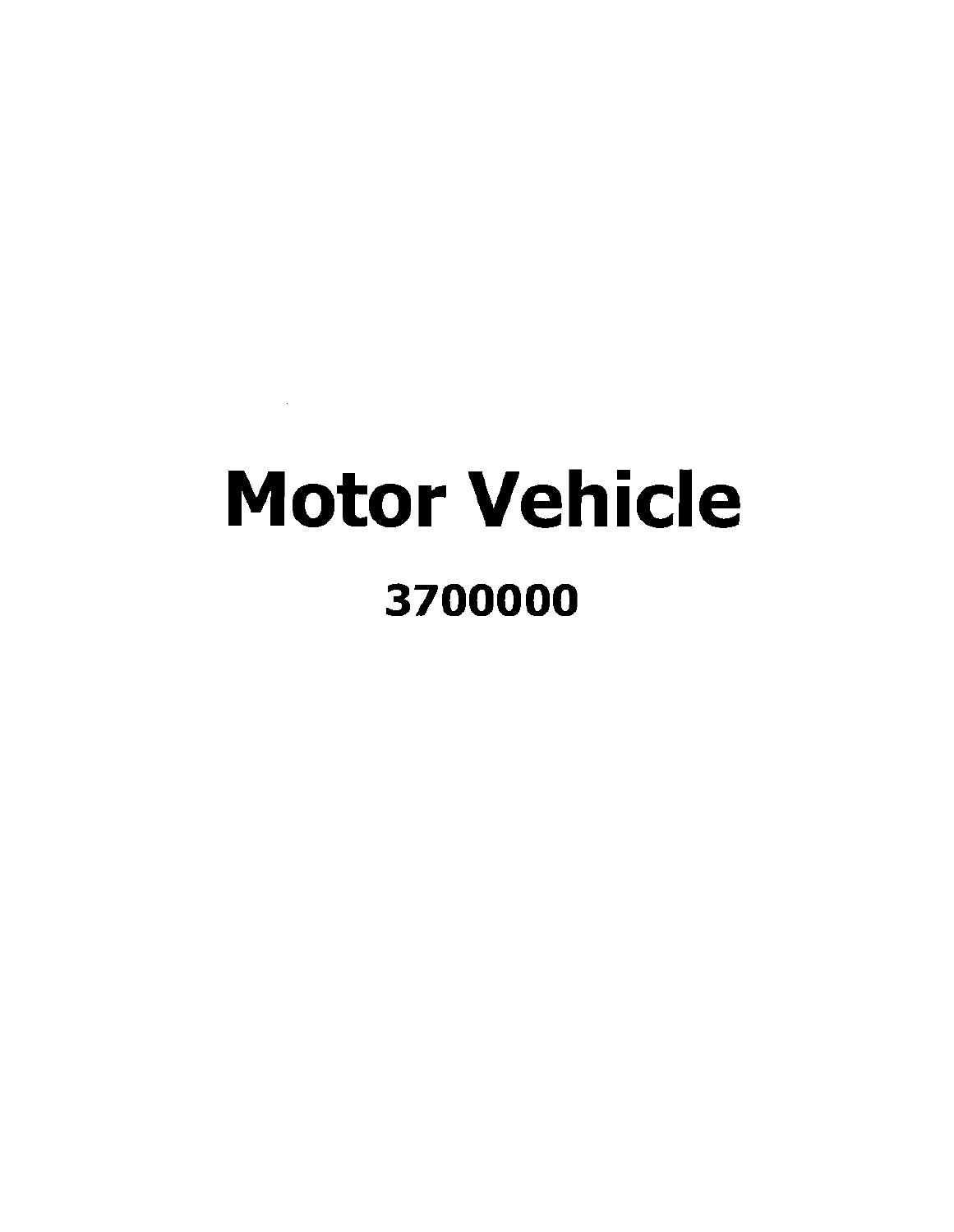# New York State Consultant Services **Contractor's Annual Employment Report**

Report Period: April 1, 2017 to March 31, 2018

| Contracting State Agency Name: NYS Department of Motor Vehicles                      |                                  |                                  |                                                    |  |  |
|--------------------------------------------------------------------------------------|----------------------------------|----------------------------------|----------------------------------------------------|--|--|
| Agency Business Unit: DMV01<br>Contract Number: C000726                              |                                  |                                  |                                                    |  |  |
| Contract Term: 08/08/2012 to 09/9/2018<br>Agency Department ID: 3700000              |                                  |                                  |                                                    |  |  |
| Contractor Name: Celtic Cross Holdings, Inc. dba Celtic Systems                      |                                  |                                  |                                                    |  |  |
| Contractor Address: 8961 E. Bell Road, Suite 101. Scotsdale, AX 85260                |                                  |                                  |                                                    |  |  |
| Description of Services Being Provided: International Registration Processing System |                                  |                                  |                                                    |  |  |
|                                                                                      |                                  |                                  |                                                    |  |  |
|                                                                                      |                                  |                                  |                                                    |  |  |
| Scope of Contract (Choose one that best fits):                                       |                                  |                                  |                                                    |  |  |
| Evaluation<br>Analysis                                                               | Research                         | Training                         |                                                    |  |  |
| $\boxtimes$ Computer Programming<br>Data Processing                                  |                                  | $\Box$ Other IT consulting       |                                                    |  |  |
| Architect Services<br>Engineering                                                    | $\Box$ Surveying                 | <b>Environmental Services</b>    |                                                    |  |  |
| <b>Health Services</b><br>□ Mental Health Services                                   |                                  |                                  |                                                    |  |  |
| Accounting<br>Auditing                                                               | $\Box$ Paralegal<br>$\Box$ Legal | □ Other Consulting               |                                                    |  |  |
| <b>Employment Category</b>                                                           | Number of<br><b>Employees</b>    | Number of<br><b>Hours Worked</b> | <b>Amount Payable</b><br><b>Under the Contract</b> |  |  |
| 15-1121.00                                                                           | 12.00                            | 1,692.00                         | \$200,000.00                                       |  |  |
|                                                                                      | 0.00                             | 0.00                             | \$0.00                                             |  |  |
|                                                                                      | 0.00                             | 0.00                             | \$0.00                                             |  |  |
|                                                                                      | 0.00                             | 0.00                             | \$0.00                                             |  |  |
|                                                                                      | 0.00                             | 0.00                             | \$0.00                                             |  |  |
|                                                                                      | 0.00                             | 0.00                             | \$0.00                                             |  |  |
|                                                                                      | 0.00                             | 0.00                             | \$0.00                                             |  |  |
|                                                                                      | 0.00                             | 0.00                             | \$0.00                                             |  |  |
|                                                                                      | 0.00                             | 0.00                             | \$0.00                                             |  |  |
|                                                                                      | 0.00                             | 0.00                             | \$0.00                                             |  |  |
|                                                                                      | 0.00                             | 0.00                             | \$0.00                                             |  |  |
|                                                                                      | 0.00                             | 0.00                             | \$0.00                                             |  |  |
|                                                                                      | 0.00                             | 0.00                             | \$0.00                                             |  |  |
| Total this Page                                                                      | 12.00                            | 1,692.00                         | \$200,000.00                                       |  |  |
| <b>Grand Total</b>                                                                   |                                  |                                  |                                                    |  |  |

Name of person who prepared this report: Roxane Allen<br>Title: Office Administrator II

Title: Office Administrator II<br>Preparer's Signature: <u>Accional</u> Alle<br>Date Prepared: 04/27/18

Phone #: (480) 447-5149

(Use additional pages, if necessary) example of the example of the example of the example of the example of the example of the example of the example of the example of the example of the example of the example of the examp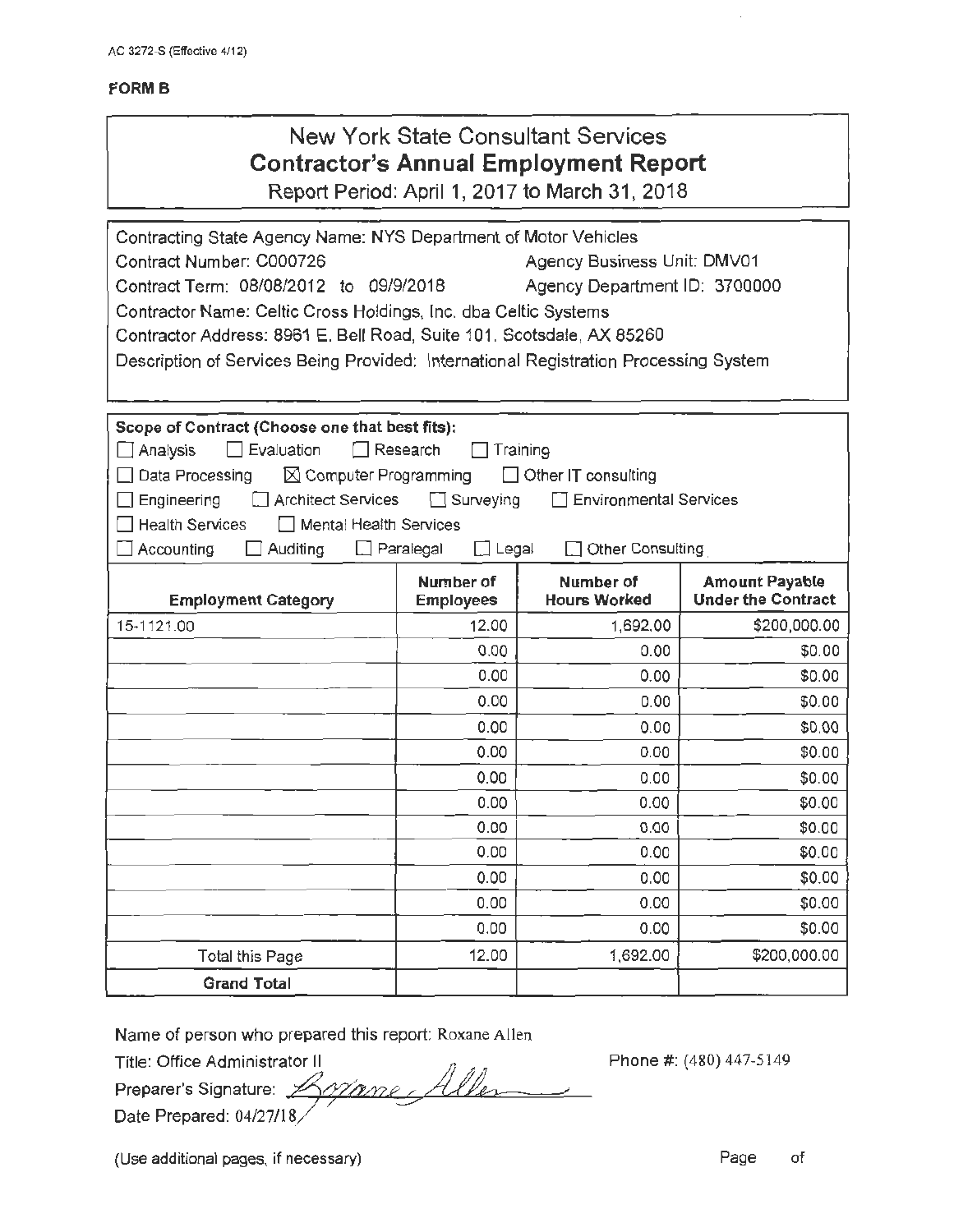| <b>New York State Consultant Services</b><br><b>Contractor's Annual Employment Report</b><br>Report Period: April 1, 2017 to March 31, 2018                                                                                                                                                                                                                   |                                                                         |                                                                                             |                                                    |  |
|---------------------------------------------------------------------------------------------------------------------------------------------------------------------------------------------------------------------------------------------------------------------------------------------------------------------------------------------------------------|-------------------------------------------------------------------------|---------------------------------------------------------------------------------------------|----------------------------------------------------|--|
| Contracting State Agency Name: NYS Department of Motor Vehicles<br>Contract Number: C000751<br>Contract Term: 01/30/2013 to 01/29/2021<br>Contractor Name: CBN Secure Technologies, Inc.<br>Contractor Address: 350 Stinson Drive, Danville, VA 24540<br>Description of Services Being Provided: System Modification Changes as per Invoices #75,<br>#85, #86 |                                                                         | Agency Business Unit: DMV01<br>Agency Department ID: 3700000                                |                                                    |  |
| Scope of Contract (Choose one that best fits):<br>$\square$ Analysis<br>$\Box$ Evaluation<br>$\Box$ Data Processing<br>$\boxtimes$ Computer Programming<br>$\Box$ Engineering<br>Architect Services<br>$\Box$ Health Services<br>Mental Health Services<br>$\Box$ Accounting<br>$\Box$ Auditing                                                               | $\Box$ Research<br>$\Box$ Surveying<br>$\Box$ Paralegal<br>$\Box$ Legal | Training<br>Other IT consulting<br><b>Environmental Services</b><br>$\Box$ Other Consulting |                                                    |  |
| <b>Employment Category</b>                                                                                                                                                                                                                                                                                                                                    | Number of<br><b>Employees</b>                                           | Number of<br><b>Hours Worked</b>                                                            | <b>Amount Payable</b><br><b>Under the Contract</b> |  |
| Invoice #75: Computer Programmer                                                                                                                                                                                                                                                                                                                              | 0.00                                                                    | 52.00                                                                                       | \$10,452.00                                        |  |
| Invoice #75: Computer Programmer                                                                                                                                                                                                                                                                                                                              | 0.00                                                                    | 16.00                                                                                       | \$3,216.00                                         |  |
| Invoice #85: Computer Programmer                                                                                                                                                                                                                                                                                                                              | 0.00                                                                    | 896.00                                                                                      | \$180,096.00                                       |  |
| Invoice #86: Computer Programmer                                                                                                                                                                                                                                                                                                                              | 0.00                                                                    | 856.00                                                                                      | \$172,056.00                                       |  |
| Invoice #86: Computer Programmer                                                                                                                                                                                                                                                                                                                              | 0.00                                                                    | 192.00                                                                                      | \$38,592.00                                        |  |
|                                                                                                                                                                                                                                                                                                                                                               | 0.00                                                                    | 0.00                                                                                        | \$0.00                                             |  |
|                                                                                                                                                                                                                                                                                                                                                               | 0.00                                                                    | 0.00                                                                                        | \$0.00                                             |  |
|                                                                                                                                                                                                                                                                                                                                                               | 0.00                                                                    | 0.00                                                                                        | \$0.00                                             |  |
|                                                                                                                                                                                                                                                                                                                                                               | 0.00                                                                    | 0.00                                                                                        | \$0.00                                             |  |
|                                                                                                                                                                                                                                                                                                                                                               | 0.00                                                                    | 0.00                                                                                        | \$0.00                                             |  |
|                                                                                                                                                                                                                                                                                                                                                               | 0.00                                                                    | 0.00                                                                                        | \$0.00                                             |  |
|                                                                                                                                                                                                                                                                                                                                                               | 0.00                                                                    | 0.00                                                                                        | \$0.00                                             |  |
|                                                                                                                                                                                                                                                                                                                                                               | 0.00                                                                    | 0.00                                                                                        | \$0.00                                             |  |
| Total this Page                                                                                                                                                                                                                                                                                                                                               | 0.00                                                                    | 2,012.00                                                                                    | \$404,412.00                                       |  |
| <b>Grand Total</b>                                                                                                                                                                                                                                                                                                                                            |                                                                         |                                                                                             | \$0.00                                             |  |

Name of person who prepared this report: Dan Sanchez

Name of person who prepared this report: Dan Sanchez<br>Title: Director, Buisness Development Preparer's Signature:  $\subseteq$ Date Prepared: 05/11/2018

Phone#: 613-882-3600

(Use additional pages, if necessary) example the control of the Page 1 of 1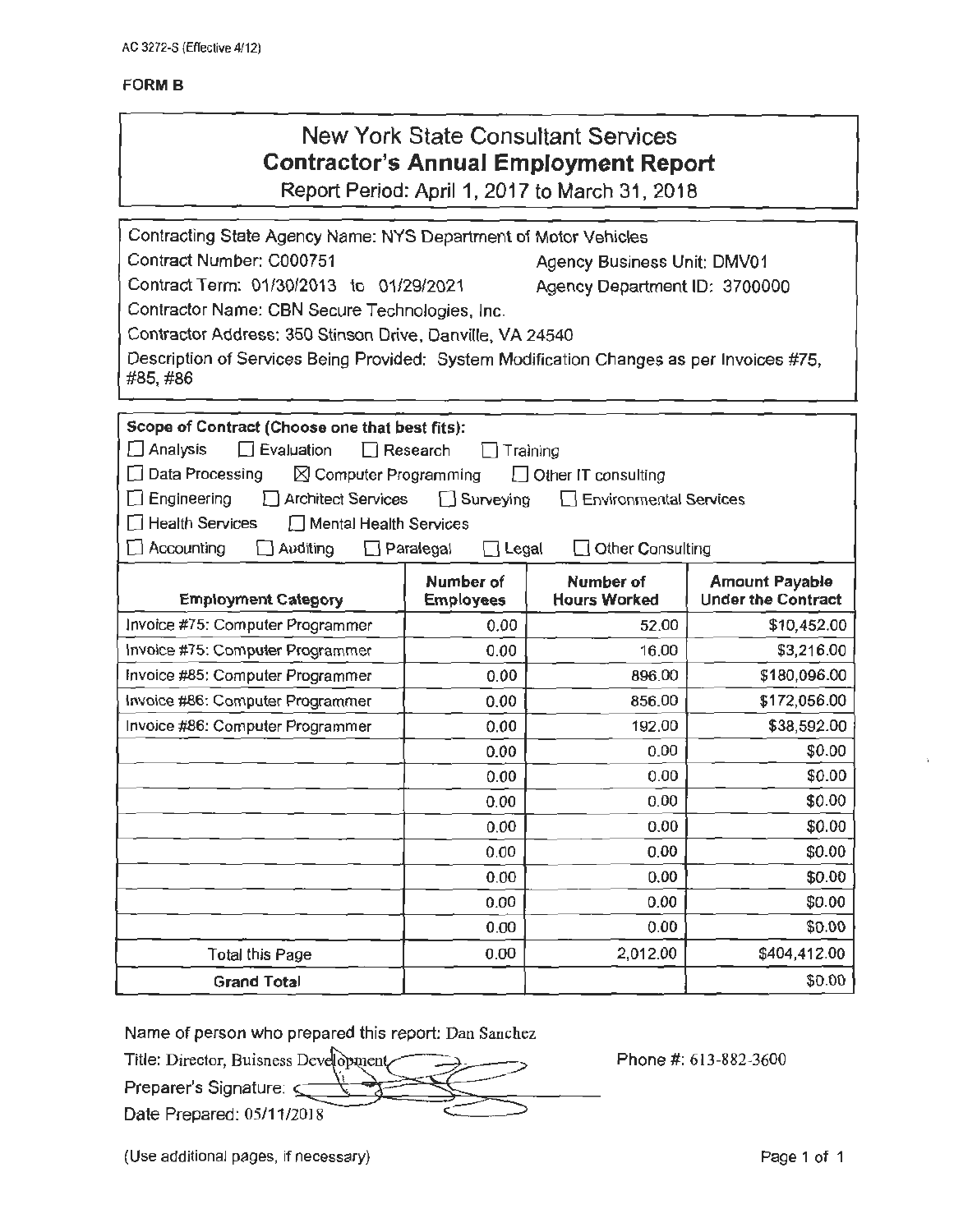| <b>New York State Consultant Services</b><br><b>Contractor's Annual Employment Report</b><br>Report Period: April 1, 2017 to March 31, 2018                                                                                                                                                                                                  |                                                        |                                                                                                  |                                                    |  |
|----------------------------------------------------------------------------------------------------------------------------------------------------------------------------------------------------------------------------------------------------------------------------------------------------------------------------------------------|--------------------------------------------------------|--------------------------------------------------------------------------------------------------|----------------------------------------------------|--|
| Contracting State Agency Name: NYS Department of Motor Vehicles<br>Contract Number: C000755<br>Contract Term: 05/25/2012 to 07/31/2018<br>Contractor Name: Intellectual Technology, Inc.<br>Contractor Address: 1901 Camino Vida Roble, Carlsbad, CA 92008<br>Description of Services Being Provided: Self Services Terminal System (Kiosks) |                                                        | Agency Business Unit: DMV01<br>Agency Department ID: 3700000                                     |                                                    |  |
| Scope of Contract (Choose one that best fits):<br>Analysis<br>$\Box$ Evaluation<br>$\Box$ Research<br>$\Box$ Computer Programming<br>Data Processing<br>Engineering<br><b>Architect Services</b><br><b>Health Services</b><br><b>Mental Health Services</b><br>$\Box$ Accounting<br>Auditing                                                 | Surveying<br>$\Box$<br>Legal<br>$\Box$ Paralegal<br>ŁΙ | Training<br>Other IT consulting<br><b>Environmental Services</b><br>$\boxtimes$ Other Consulting |                                                    |  |
| <b>Employment Category</b>                                                                                                                                                                                                                                                                                                                   | Number of<br><b>Employees</b>                          | Number of<br><b>Hours Worked</b>                                                                 | <b>Amount Payable</b><br><b>Under the Contract</b> |  |
| Account Manager                                                                                                                                                                                                                                                                                                                              | 1.00                                                   | 169.00                                                                                           | \$9,670.15                                         |  |
| Database Development                                                                                                                                                                                                                                                                                                                         | 2.00                                                   | 18.50                                                                                            | \$1,151.33                                         |  |
| <b>Field Service</b>                                                                                                                                                                                                                                                                                                                         | 2.00                                                   | 374.50                                                                                           | \$18,536.59                                        |  |
| Graphics Maintenance                                                                                                                                                                                                                                                                                                                         | 3.00                                                   | 104.50                                                                                           | \$3,643.09                                         |  |
| <b>IT Analytics</b>                                                                                                                                                                                                                                                                                                                          | 5.00                                                   | 448.50                                                                                           | \$19,578.48                                        |  |
| Network Developent                                                                                                                                                                                                                                                                                                                           | 6.00                                                   | 182.00                                                                                           | \$9,262.17                                         |  |
| Network Maintenance                                                                                                                                                                                                                                                                                                                          | 1.00                                                   | 11.00                                                                                            | \$481.29                                           |  |
| Program Management                                                                                                                                                                                                                                                                                                                           | 2.00                                                   | 39.00                                                                                            | \$3,622.32                                         |  |
| Project Maintenance                                                                                                                                                                                                                                                                                                                          | 9.00                                                   | 397.25                                                                                           | \$20,625.52                                        |  |
| Projet Management                                                                                                                                                                                                                                                                                                                            | 1.00                                                   | 103.00                                                                                           | \$5,893.59                                         |  |
| <b>Quality Assurance</b>                                                                                                                                                                                                                                                                                                                     | 3.00                                                   | 259.00                                                                                           | \$8,574.36                                         |  |
| Software Development                                                                                                                                                                                                                                                                                                                         | 5.00                                                   | 187.50                                                                                           | \$11,249.64                                        |  |
|                                                                                                                                                                                                                                                                                                                                              | 0.00                                                   | 0.00                                                                                             | \$0.00                                             |  |
| Total this Page                                                                                                                                                                                                                                                                                                                              | 40.00                                                  | 2,293.75                                                                                         | \$112,288.53                                       |  |
| <b>Grand Total</b>                                                                                                                                                                                                                                                                                                                           |                                                        |                                                                                                  |                                                    |  |
| Name of person who prepared this report: Craig Litchin<br>Title: CEO<br>Preparer's Signature:                                                                                                                                                                                                                                                |                                                        |                                                                                                  | Phone #: 760-476-9100                              |  |

 $\overline{\mathscr{O}}$ 

Preparer 's Signature:

Date Prepared: 4/24/2018

(Use additional pages, if necessary)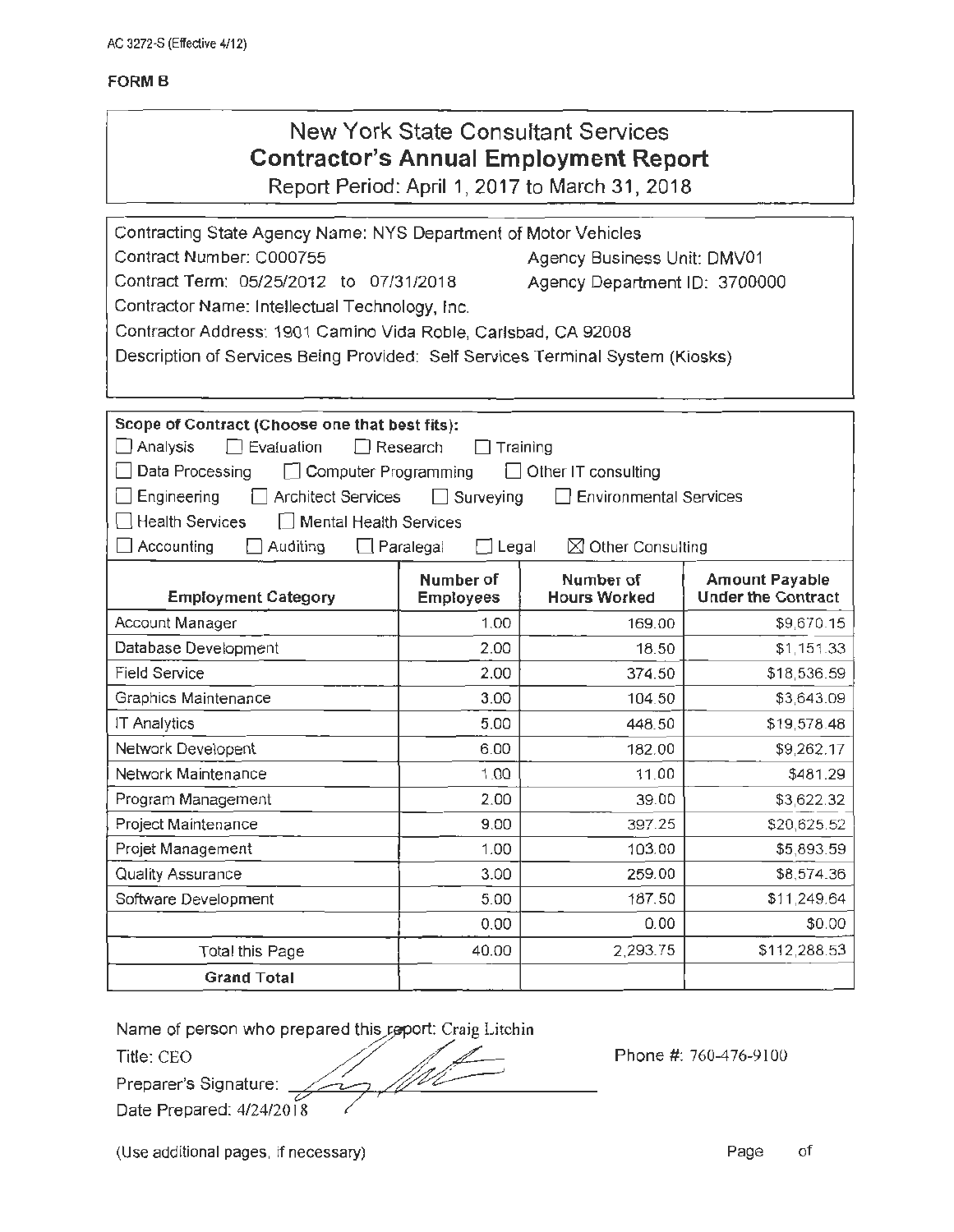| New York State Consultant Services<br><b>Contractor's Annual Employment Report</b><br>Report Period: April 1, 2017 to March 31, 2018                                                                                                                                                                                                                                                                                                                                                                                                             |                                                                |                                                                                                         |                           |
|--------------------------------------------------------------------------------------------------------------------------------------------------------------------------------------------------------------------------------------------------------------------------------------------------------------------------------------------------------------------------------------------------------------------------------------------------------------------------------------------------------------------------------------------------|----------------------------------------------------------------|---------------------------------------------------------------------------------------------------------|---------------------------|
| Contracting State Agency Name: Dept of Motor Vehicles<br>Contract Number: C000772<br>Contract Term: 9/25/2017 to 9/24/2019<br>Contractor Name: TruView BSI, LLC.<br>Contractor Address: 25 Newbridge Road, Hicksville, NY 11801<br>Description of Services Being Provided: Point and Insurance Reduction Program (PIRP)<br>Monitoring services including the recruitment, training, placing and overseeing the performance<br>of monitors who conduct monitoring of motor vehicle accident prevention classroom courses<br>conducted under PRIP. |                                                                | Agency Business Unit: DMV01<br>Agency Department ID: 3700000                                            |                           |
| Scope of Contract (Choose one that best fits):<br>$\Box$ Evaluation<br>Analysis<br>□ Computer Programming<br>Data Processing<br>Engineering<br>Architect Services<br><b>Health Services</b><br>Mental Health Services<br>Accounting<br>Auditing                                                                                                                                                                                                                                                                                                  | <b>□ Research</b><br>$\Box$ Surveying<br>Paralegal<br>_] Legal | Training<br>$\Box$ Other IT consulting<br><b>Environmental Services</b><br>$\boxtimes$ Other Consulting |                           |
|                                                                                                                                                                                                                                                                                                                                                                                                                                                                                                                                                  | Number of                                                      | Number of                                                                                               | <b>Amount Payable</b>     |
| <b>Employment Category</b><br>Protective Service Worker, All Other                                                                                                                                                                                                                                                                                                                                                                                                                                                                               | <b>Employees</b>                                               | <b>Hours Worked</b>                                                                                     | <b>Under the Contract</b> |
| 33-9099.00                                                                                                                                                                                                                                                                                                                                                                                                                                                                                                                                       | 10.00                                                          | 1,728.00                                                                                                | \$80,640.00               |
|                                                                                                                                                                                                                                                                                                                                                                                                                                                                                                                                                  | 0.00                                                           | 0.00                                                                                                    | \$0.00                    |
|                                                                                                                                                                                                                                                                                                                                                                                                                                                                                                                                                  | 0.00                                                           | 0.00                                                                                                    | \$0.00                    |
|                                                                                                                                                                                                                                                                                                                                                                                                                                                                                                                                                  | 0.00                                                           | 0.00                                                                                                    | \$0.00                    |
|                                                                                                                                                                                                                                                                                                                                                                                                                                                                                                                                                  | 0.00                                                           | 0.00                                                                                                    | \$0.00                    |
|                                                                                                                                                                                                                                                                                                                                                                                                                                                                                                                                                  | 0.00                                                           | 0.00                                                                                                    | \$0.00                    |
|                                                                                                                                                                                                                                                                                                                                                                                                                                                                                                                                                  | 0.00                                                           | 0.00                                                                                                    | \$0.00                    |
|                                                                                                                                                                                                                                                                                                                                                                                                                                                                                                                                                  | 0.00                                                           | 0.00                                                                                                    | \$0.00                    |
|                                                                                                                                                                                                                                                                                                                                                                                                                                                                                                                                                  | 0.00                                                           | 0.00                                                                                                    | \$0.00                    |
|                                                                                                                                                                                                                                                                                                                                                                                                                                                                                                                                                  | 0.00                                                           | 0.00                                                                                                    | \$0.00                    |
|                                                                                                                                                                                                                                                                                                                                                                                                                                                                                                                                                  | 0.00                                                           | 0.00                                                                                                    | \$0.00                    |
|                                                                                                                                                                                                                                                                                                                                                                                                                                                                                                                                                  | 0.00                                                           | 0.00                                                                                                    | \$0.00                    |
|                                                                                                                                                                                                                                                                                                                                                                                                                                                                                                                                                  | 0.00                                                           | 0.00                                                                                                    | \$0.00                    |
| <b>Total this Page</b>                                                                                                                                                                                                                                                                                                                                                                                                                                                                                                                           | 10.00                                                          | 1,728.00                                                                                                | \$80,640.00               |
| <b>Grand Total</b>                                                                                                                                                                                                                                                                                                                                                                                                                                                                                                                               |                                                                |                                                                                                         |                           |
| Name of person who prepared this report: Jacqueline Petrow<br>Title: Human Resources Coordinator<br>Prenarer's Signature:                                                                                                                                                                                                                                                                                                                                                                                                                        |                                                                |                                                                                                         | Phone #: 516-289-0277     |

=-----------

 $\rho$ 

Preparer's Signature:

Preparer's Signature: 2004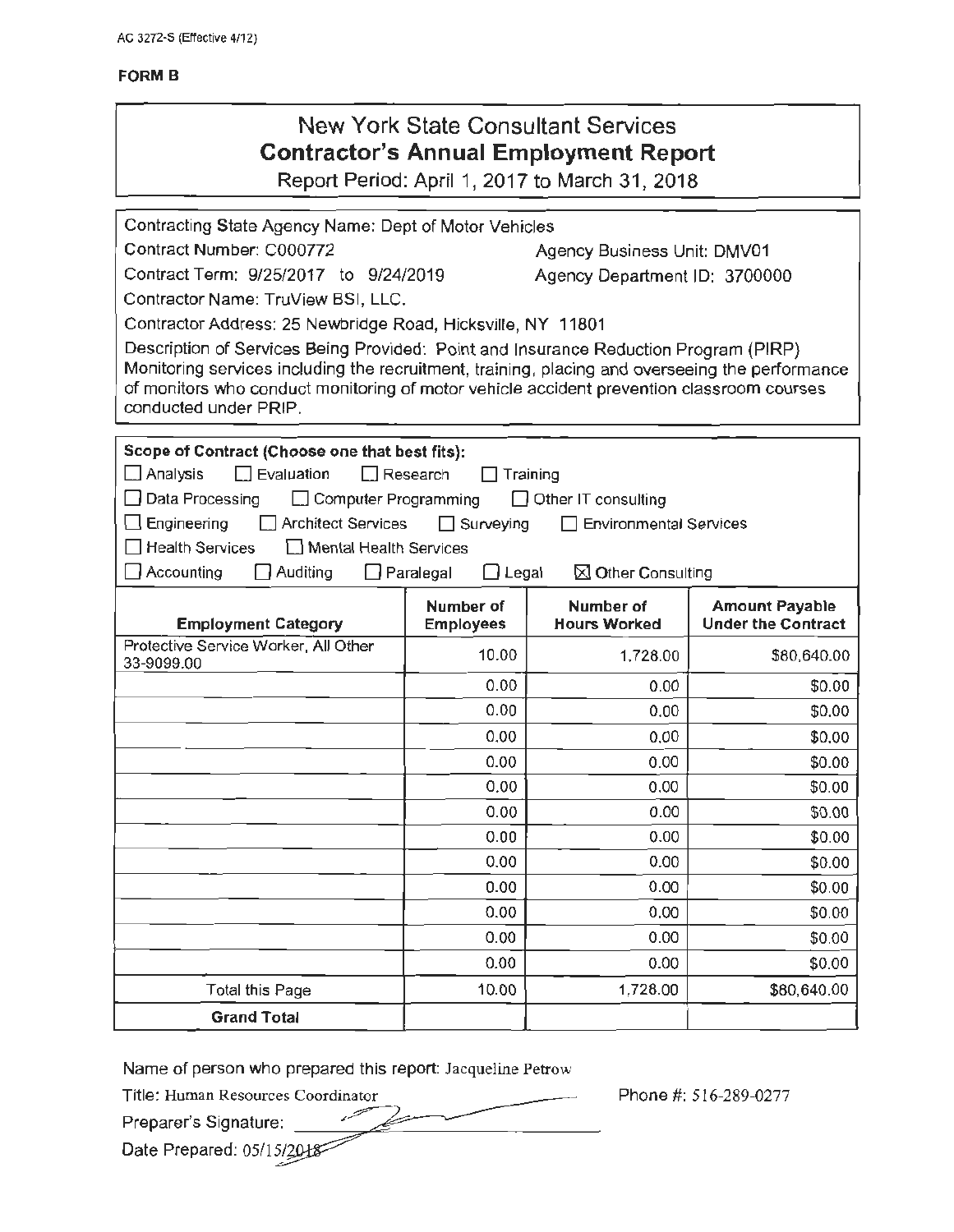# New York State Consultant Services **Contractor's Annual Employment Report**

Report Period: April 1, 2017 to March 31, 2018

| Contracting State Agency Name: NYS Department of Motor Vehicles            |                                  |                                  |                                                    |  |
|----------------------------------------------------------------------------|----------------------------------|----------------------------------|----------------------------------------------------|--|
| Contract Number: C000812<br>Agency Business Unit: DMV01                    |                                  |                                  |                                                    |  |
| Contract Term: 1/16/2015 to 1/15/2020                                      |                                  | Agency Department ID: 3700000    |                                                    |  |
| Contractor Name: Applus Technologies, Inc.                                 |                                  |                                  |                                                    |  |
| Contractor Address: 120 S. LaSalle Street, Ste 1450, Chicago, IL 60603     |                                  |                                  |                                                    |  |
| Description of Services Being Provided: Automated Knowledge Testing System |                                  |                                  |                                                    |  |
|                                                                            |                                  |                                  |                                                    |  |
|                                                                            |                                  |                                  |                                                    |  |
| Scope of Contract (Choose one that best fits):                             |                                  |                                  |                                                    |  |
| $\Box$ Evaluation<br>$\Box$ Analysis                                       | $\Box$ Research                  | Training                         |                                                    |  |
| $\Box$ Data Processing<br>Computer Programming                             |                                  | Other IT consulting              |                                                    |  |
| $\Box$ Engineering<br>Architect Services                                   | $\Box$ Surveying                 | Environmental Services           |                                                    |  |
| Health Services<br>Mental Health Services                                  |                                  |                                  |                                                    |  |
| $\Box$ Accounting<br>Auditing                                              | $\Box$ Paralegal<br>$\Box$ Lega! | <b>S</b> Other Consulting        |                                                    |  |
| <b>Employment Category</b>                                                 | Number of<br><b>Employees</b>    | Number of<br><b>Hours Worked</b> | <b>Amount Payable</b><br><b>Under the Contract</b> |  |
| 11-3021.00                                                                 | 1.00                             | 4.50                             | \$273.81                                           |  |
| 15-1132.00                                                                 | 2.00                             | 160.50                           | \$6,067.62                                         |  |
| 15-1141.00                                                                 | 1.00                             | 5.50                             | \$187.87                                           |  |
| 15-1199.01                                                                 | 3.00                             | 208.00                           | \$7,810.35                                         |  |
| 15-1199.02                                                                 | 1.00                             | 3.50                             | \$188.41                                           |  |
| 15-1199.09                                                                 | 1.00                             | 183.50                           | \$7,482.53                                         |  |
| 17-2061.00                                                                 | 1.00                             | 15.00                            | \$970.61                                           |  |
|                                                                            | 0.00                             | 0.00                             | \$0.00                                             |  |
|                                                                            | 0.00                             | 0.00                             | \$0.00                                             |  |
|                                                                            | 0.00                             | 0.00                             | \$0.00                                             |  |
|                                                                            | 0.00                             | 0.00                             | \$0.00                                             |  |
|                                                                            | 0.00                             | 0.00                             | \$0.00                                             |  |
|                                                                            | 0.00                             | 0.00                             | \$0.00                                             |  |
| <b>Total this Page</b>                                                     | 10.00                            | 580.50                           | \$22,981.20                                        |  |
| <b>Grand Total</b>                                                         |                                  |                                  |                                                    |  |

Name of person who prepared this report: Cynthia Kujawa

Title: Director of Human Resources<br>Preparer's Signature: *(WY) ALA* KUI *AW* Preparer's Signature: Date Prepared: 04/30/2018

Phone#: 312-644-3034

(Use additional pages, if necessary)

Page of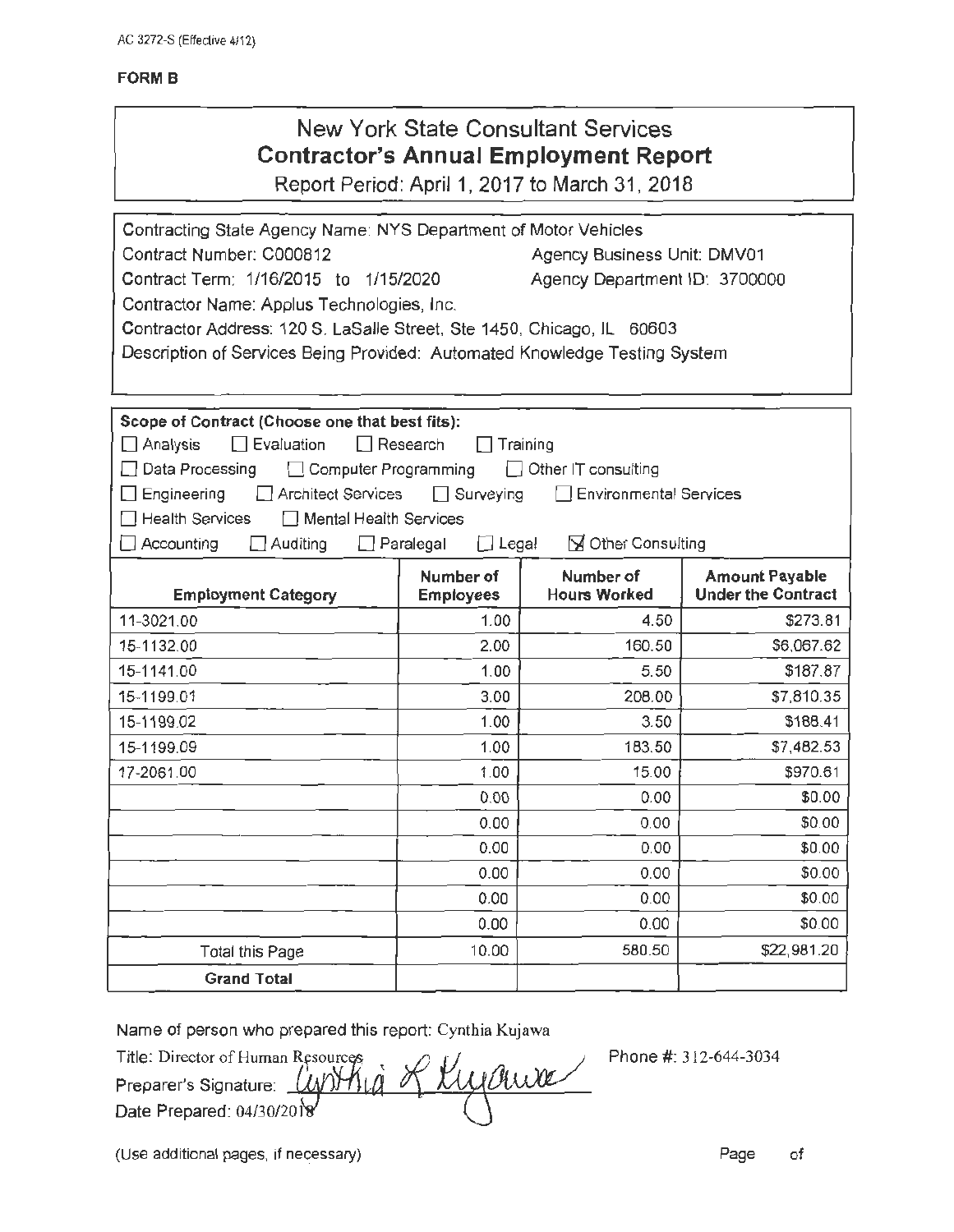# New York State Consultant Services **Contractor's Annual Employment Report**

Report Period: April 1, 2017 to March 31, 2018

| Contracting State Agency Name: NYS Department of Motor Vehicles<br>Contract Number: C000833<br>Contract Term: 12/14/2015 to 12/13/2020<br>Contractor Name: Applus Technologies, Inc.<br>Contractor Address: 120 S. LaSalle Street, Ste 1450, Chicago, IL 60603<br>Description of Services Being Provided: Road Test System<br>Scope of Contract (Choose one that best fits): |                                    | Agency Business Unit: DMV01<br>Agency Department ID: 3700000 |                                                    |
|------------------------------------------------------------------------------------------------------------------------------------------------------------------------------------------------------------------------------------------------------------------------------------------------------------------------------------------------------------------------------|------------------------------------|--------------------------------------------------------------|----------------------------------------------------|
| ∐ Analysis<br>$\Box$ Evaluation                                                                                                                                                                                                                                                                                                                                              | $\Box$ Research<br>$\Box$ Training |                                                              |                                                    |
| Data Processing<br>□ Computer Programming                                                                                                                                                                                                                                                                                                                                    |                                    | $\Box$ Other IT consulting                                   |                                                    |
| Engineering<br>Architect Services                                                                                                                                                                                                                                                                                                                                            | Surveying                          | <b>Environmental Services</b>                                |                                                    |
| <b>Health Services</b><br><b>Mental Health Services</b>                                                                                                                                                                                                                                                                                                                      |                                    |                                                              |                                                    |
| Accounting<br>Auditing                                                                                                                                                                                                                                                                                                                                                       | Paralegal<br>Legal                 | <b>B</b> Other Consulting                                    |                                                    |
| <b>Employment Category</b>                                                                                                                                                                                                                                                                                                                                                   | Number of<br><b>Employees</b>      | Number of<br><b>Hours Worked</b>                             | <b>Amount Payable</b><br><b>Under the Contract</b> |
| 11-3021.00                                                                                                                                                                                                                                                                                                                                                                   | 2.00                               | 1,107.75                                                     | \$54,686.14                                        |
| 15-1132.00                                                                                                                                                                                                                                                                                                                                                                   | 9.00                               | 3,733.50                                                     | \$158,910.98                                       |
| 15-1141.00                                                                                                                                                                                                                                                                                                                                                                   | 1.00                               | 166.50                                                       | \$5,687.41                                         |
| 15-1199.01                                                                                                                                                                                                                                                                                                                                                                   | 3.00                               | 1,880.50                                                     | \$81,504.25                                        |
| 15-1199.02                                                                                                                                                                                                                                                                                                                                                                   | 1.00                               | 22.00                                                        | \$1,061.08                                         |
| 15-1199.09                                                                                                                                                                                                                                                                                                                                                                   | 1.00                               | 634.55                                                       | \$25,874.89                                        |
| 17-2061.00                                                                                                                                                                                                                                                                                                                                                                   | 1.00                               | 8.50                                                         | \$550.01                                           |
|                                                                                                                                                                                                                                                                                                                                                                              | 0.00                               | 0.00                                                         | \$0.00                                             |
|                                                                                                                                                                                                                                                                                                                                                                              | 0.00                               | 0.00                                                         | \$0.00                                             |
|                                                                                                                                                                                                                                                                                                                                                                              | 0.00                               | 0.00                                                         | \$0.00                                             |
|                                                                                                                                                                                                                                                                                                                                                                              | 0.00                               | 0.00                                                         | \$0.00                                             |
|                                                                                                                                                                                                                                                                                                                                                                              | 0.00                               | 0.00                                                         | \$0.00                                             |
|                                                                                                                                                                                                                                                                                                                                                                              | 0.00                               | 0.00                                                         | \$0.00                                             |
| <b>Total this Page</b>                                                                                                                                                                                                                                                                                                                                                       | 18.00                              | 7,553.30                                                     | \$328,274.76                                       |
| <b>Grand Total</b>                                                                                                                                                                                                                                                                                                                                                           |                                    |                                                              |                                                    |
| Name of person who prepared this report: Cynthia Kujawa<br>Phone #: 312-644-3034<br>Title: Director of Human Resources<br>$10^{\circ}$<br>Preparer's Signature:                                                                                                                                                                                                              |                                    |                                                              |                                                    |

Title: Director of Human Resource  $\eta \geq 1$ Preparer's Signature:  $\sim$   $\mu$ - $\mu$   $\mu$   $\mu$   $\mu$   $\mu$ Date Prepared: 04/30/2018

(Use additional pages, if necessary) example of the example of the example of the example of the example of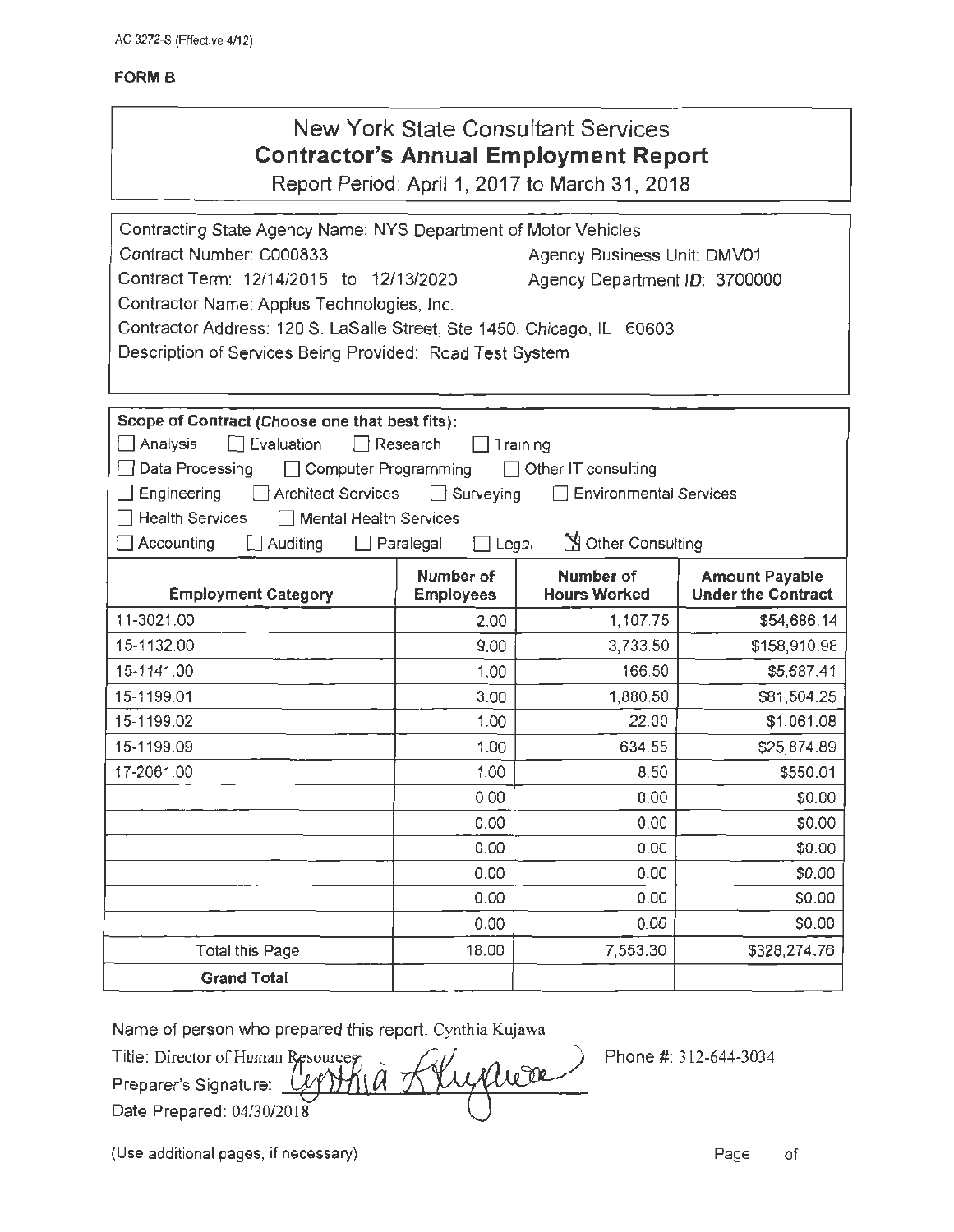| <b>New York State Consultant Services</b>                                                       |
|-------------------------------------------------------------------------------------------------|
| <b>Contractor's Annual Employment Report</b>                                                    |
| $D_{\text{exact}}$ $D_{\text{total}}$ , Anall 4, $D_{\text{total}}$ to Model $D_{\text{total}}$ |

Report Period: April 1, 2017 to March 31, 2018

| Contracting State Agency Name: Dept of Motor Vehicles                                      |                           |                              |                           |  |
|--------------------------------------------------------------------------------------------|---------------------------|------------------------------|---------------------------|--|
| Contract Number: C000878<br>Agency Business Unit: DMV01                                    |                           |                              |                           |  |
| Contract Term: 9/25/2017 to 9/24/2019<br>Agency Department ID: 3700000                     |                           |                              |                           |  |
| Contractor Name: TruView BSI, LLC.                                                         |                           |                              |                           |  |
| Contractor Address: 25 Newbridge Road, Hicksville, NY 11801                                |                           |                              |                           |  |
| Description of Services Being Provided: The development, implementation and administration |                           |                              |                           |  |
| of a program to monitor the activities of non-classroom accident prevention courses.       |                           |                              |                           |  |
|                                                                                            |                           |                              |                           |  |
| Scope of Contract (Choose one that best fits):                                             |                           |                              |                           |  |
| $\Box$ Analysis<br>$\Box$ Evaluation                                                       | $\Box$ Research           | Training                     |                           |  |
| □ Data Processing<br>□ Computer Programming                                                |                           | □ Other IT consulting        |                           |  |
| $\Box$ Engineering<br>Architect Services                                                   | $\Box$ Surveying          | Environmental Services       |                           |  |
| Health Services<br>$\Box$ Mental Health Services                                           |                           |                              |                           |  |
| $\Box$ Accounting<br>Auditing                                                              | $\Box$ Legal<br>Paralegal | $\boxtimes$ Other Consulting |                           |  |
|                                                                                            | Number of                 | Number of                    | <b>Amount Payable</b>     |  |
| <b>Employment Category</b>                                                                 | <b>Employees</b>          | <b>Hours Worked</b>          | <b>Under the Contract</b> |  |
| Protective Service Worker, All Other<br>33-9099.00                                         | 10.00                     | 1,716.25                     | \$55,731.78               |  |
| Office and Administrative Support<br>Workers, All Other                                    |                           |                              |                           |  |
| 43-9199.00                                                                                 | 1.00                      | 66.00                        | \$2,143.22                |  |
|                                                                                            | 0.00                      | 0.00                         | \$0.00                    |  |
|                                                                                            | 0.00                      | 0.00                         | \$0.00                    |  |
|                                                                                            | 0.00                      | 0.00                         | \$0.00                    |  |
|                                                                                            | 0.00                      | 0.00                         | \$0.00                    |  |
|                                                                                            | 0.00                      | 0.00                         | \$0.00                    |  |
|                                                                                            | 0.00                      | 0.00                         | \$0.00                    |  |
|                                                                                            | 0.00                      | 0.00                         | \$0.00                    |  |
|                                                                                            | 0.00                      | 0.00                         | \$0.00                    |  |
|                                                                                            | 0.00                      | 0.00                         | \$0.00                    |  |
|                                                                                            | 0.00                      | 0.00                         | \$0.00                    |  |
|                                                                                            | 0.00                      | 0.00                         | \$0.00                    |  |
| <b>Total this Page</b>                                                                     | 11.00                     | 1,782.25                     | \$57,875.00               |  |
| <b>Grand Total</b>                                                                         |                           |                              |                           |  |

Name of person who prepared this report: Jacqueline Petrow

Name of person who prepared this report: Jacqueline Petrow<br>Title: Human Resources Coordinator Phone #: 516-289-0277 Preparer's Signature: \_\_\_\_\_\_\_\_\_\_ Date Prepared: 05/lSP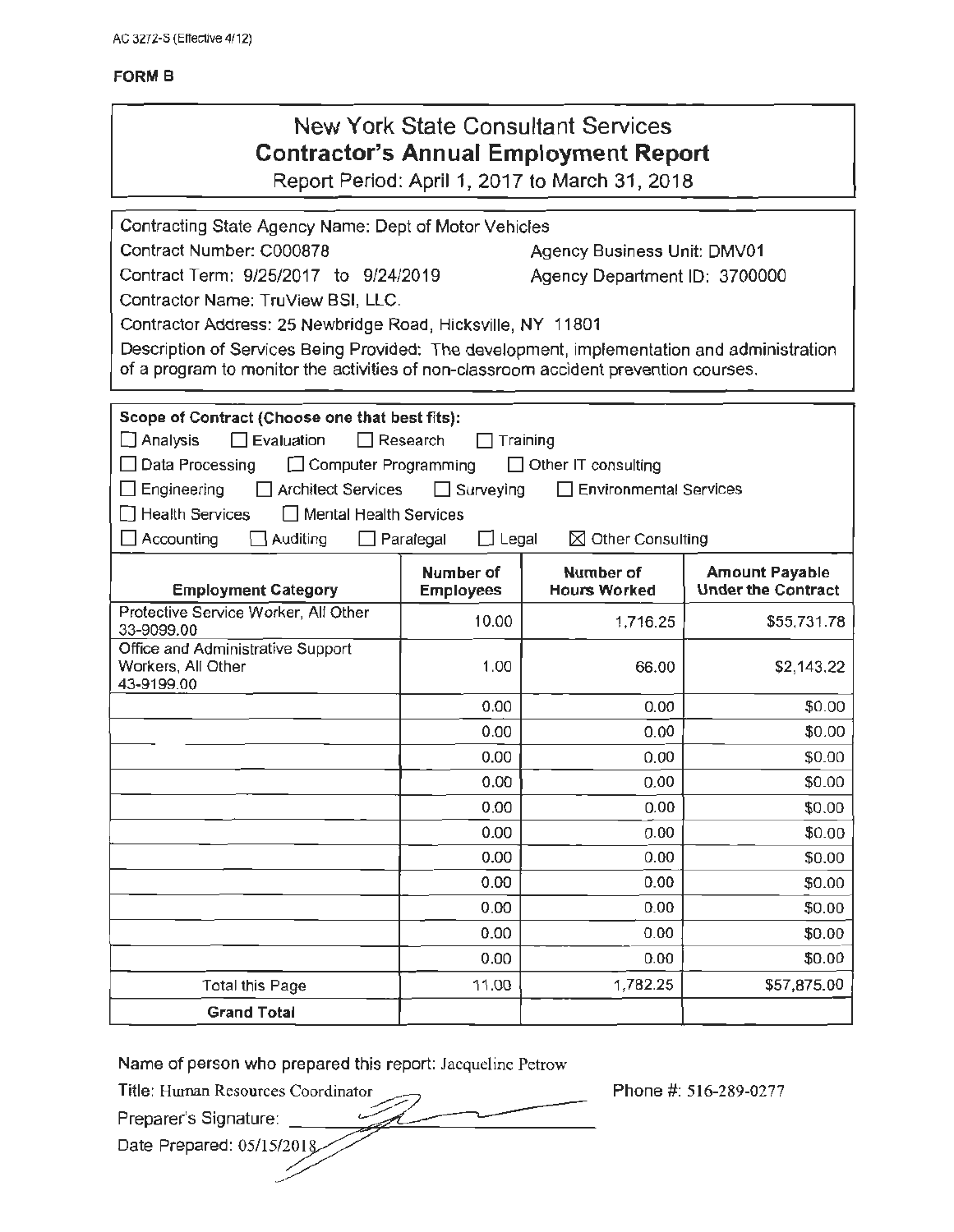## New York State Consultant Services **Contractor's Annual Employment Report**  Report Period: April 1, 2017 to March 31, 2018

Contracting State Agency Name: NYS Department of Motor Vehicles Contract Number: C000883 Agency Business Unit: DMV01 Contract Term: 3/2/2018 to 3/1/2023 Agency Department ID: 3700000 Contractor Name: Applus Technologies, Inc. Contractor Address: 444 North Michigan Ave., Ste. 1110, Chicago, IL 60611 Description of Services Being Provided: Customer Facing Device Scope of Contract (Choose one that best fits): 0Analysis 0 Evaluation 0 Research D Training  $\Box$  Data Processing  $\Box$  Computer Programming  $\Box$  Other IT consulting D Engineering D Architect Services D Surveying D Environmental Services D Health Services D Mental Health Services D Accounting D Auditing D Paralegal D Legal ffJ Other Consulting Number of Number of Amount Payable<br>Employees Hours Worked Under the Contract **Employment Category** 11-3021.00 1.00 2.00 \$121 .70 15-1199.09 1.00 13.00 \$530.10 15-1133.00 1.00 | 11.00 | \$534.03 0.00 \$0.00 0.00 **\$0.00** \$0.00 0.00 **0.00 \$0.00** 0.00 **\$0.00** \$0.00  $0.00$   $\uparrow$   $0.00$   $\uparrow$  \$0.00 0.00 0.00 \$0.00 0.00 **0.00** \$0.00 0.00 **\$0.00** \$0.00 0.00 0.00 \$0.00 0.00 **\$0.00** \$0.00 Total this Page  $\begin{array}{|c|c|c|c|c|c|c|c|c|} \hline \text{Total this Page} & & 3.00 & 26.00 & \text{\textsterling} & \text{\textsterling} & \text{\textsterling} & \text{\textsterling} & \text{\textsterling} & \text{\textsterling} & \text{\textsterling} & \text{\textsterling} & \text{\textsterling} & \text{\textsterling} & \text{\textsterling} & \text{\textsterling} & \text{\textsterling} & \text{\textsterling} & \text{\textsterling} & \text{\textsterling} & \text{\textsterling} & \text{\textsterling} & \text{\textsterling} & \text$ Grand Total Grand Total<br>
Name of person who prepared this report: Cynthia Kujawa<br>
Title: Director of Human Ressources<br>
Preparer's Signature: *(IN)* HULD MULOO

Name of person who prepared this report: Cynthia Kujawa

The: Director of Human Ressources<br>Preparer's Signature: *CNHKICO KUALUOO* Date Prepared: 04/30/201

(Use additional pages, if necessary) **Page 1** of 1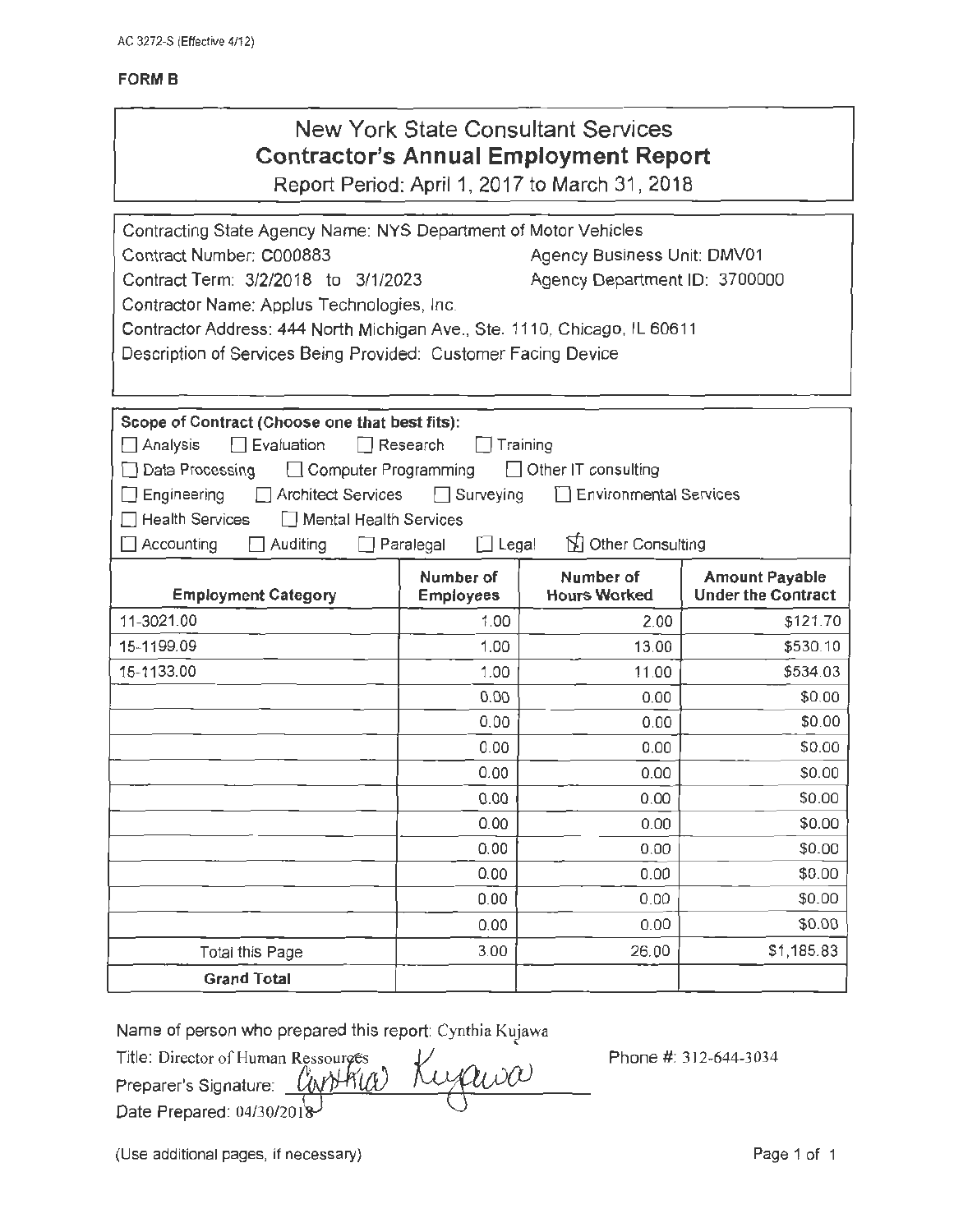#### New York State Consultant Services Contractor's Annual Employment Report Report Period: April 1, 2017 to March 31, 2018

| Contracting State Agency Name: I<br>NYS Department of Motor Vehicles |                               |              |                                  |                                                    |
|----------------------------------------------------------------------|-------------------------------|--------------|----------------------------------|----------------------------------------------------|
| Contract Number: PH65775                                             |                               |              | Agency Business Unit: DWVOI      |                                                    |
| Contract Term: 11/1/2012 to 10/31/2018                               |                               |              |                                  | Agency Department ID: 37000000                     |
| Contractor Name: NTT DATA Inc.                                       |                               |              |                                  |                                                    |
| Contractor Address: 18 Corporate Woods Blvd.                         |                               |              |                                  |                                                    |
| Description of Services Being Provided: Consulting Services          |                               |              |                                  |                                                    |
|                                                                      |                               |              |                                  |                                                    |
| Scope of Contract (Choose one that best fits):                       |                               |              |                                  |                                                    |
| Analysis<br>Evaluation                                               | Research                      |              | Training                         |                                                    |
| Data Processing                                                      | <b>Computer Programming</b>   |              | ⊠Other IT consulting             |                                                    |
| Engineering<br>Architect Services                                    |                               | Surveying    |                                  | <b>Environmental Services</b>                      |
| <b>Health Services</b>                                               | <b>Mental Health Services</b> |              |                                  |                                                    |
| Accounting<br>Auditing                                               | Paralegal                     | $\Box$ Legal |                                  | Other Consulting                                   |
|                                                                      |                               |              |                                  |                                                    |
| <b>Employment Category</b>                                           | Number of<br><b>Employees</b> |              | Number of<br><b>Hours Worked</b> | <b>Amount Payable</b><br><b>Under the Contract</b> |
| Web Developers                                                       |                               | 1            | 1386                             | \$99,085.14                                        |
|                                                                      |                               |              |                                  |                                                    |
|                                                                      |                               |              |                                  |                                                    |
|                                                                      |                               |              |                                  |                                                    |
|                                                                      |                               |              |                                  |                                                    |
|                                                                      |                               |              |                                  |                                                    |
|                                                                      |                               |              |                                  |                                                    |
|                                                                      |                               |              |                                  |                                                    |
|                                                                      |                               |              |                                  |                                                    |
|                                                                      |                               |              |                                  |                                                    |
| Total this page                                                      |                               | 1            | 1386                             | \$99,085.14                                        |
| <b>Grand Total</b>                                                   |                               | 1            | 1386                             | \$99,085.14                                        |

Name of person who prepared this report: Carol Fitzgerald prepared this report: Carol Fitzgera<br>| Manager<br>: Constanting product

Title: Senior Program Manager

Preparer's Signature

Date Prepared: 4/19/18

(Use additional pages, if necessary)

Phone#: (518) 815-2057

Page 1 of 1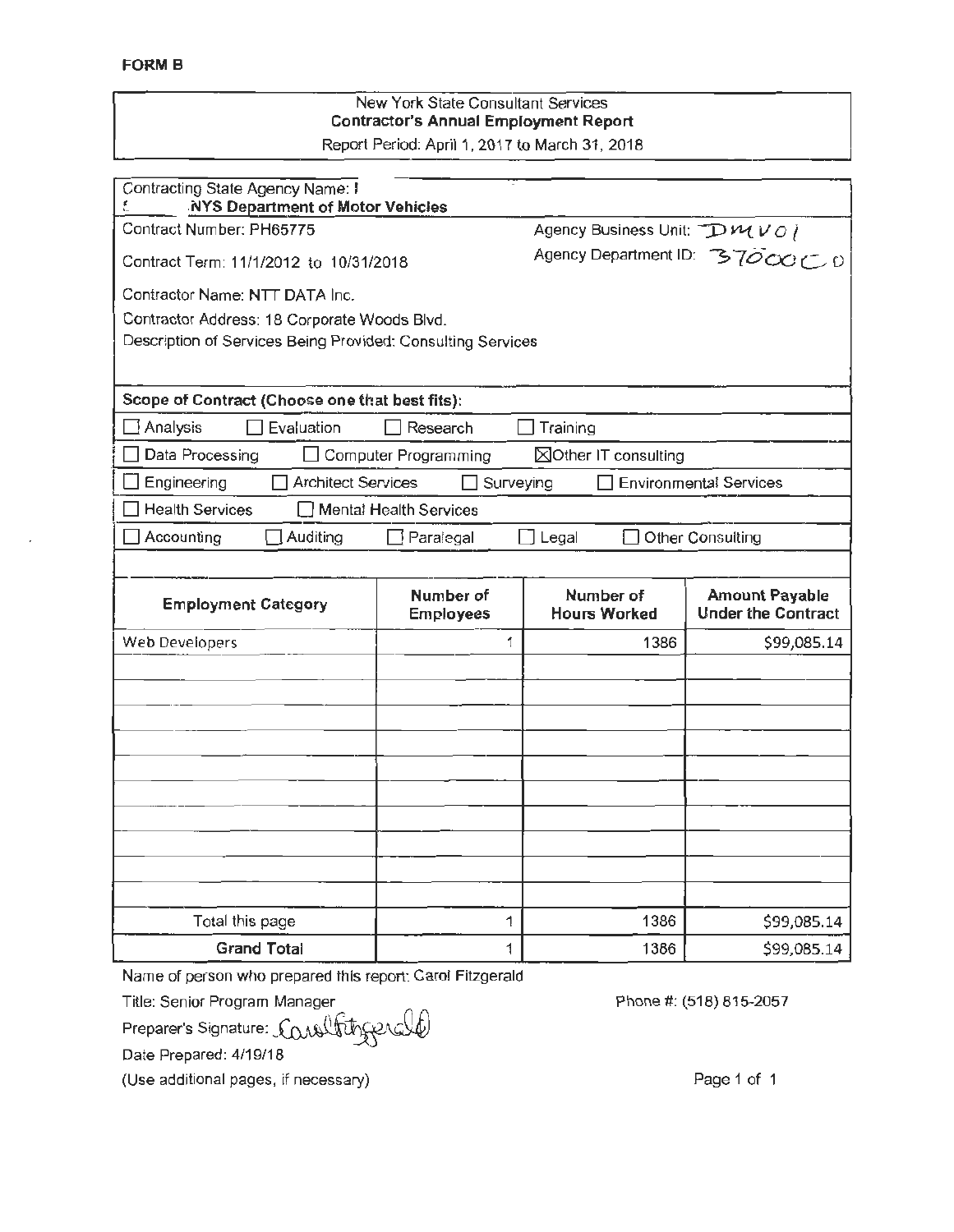#### New York State Consultant Services Contractor's Annual Employment Report Report Period: April 1, 2017 to March 31, 2018

| Contracting State Agency Name:                              |                               | $MOTOR$ VEHICLES                 |                                                    |
|-------------------------------------------------------------|-------------------------------|----------------------------------|----------------------------------------------------|
| Contract Number: PH65775                                    |                               |                                  |                                                    |
| Contract Term: 11/1/2012 to 10/31/2018                      |                               | Agency Department ID: 3700000    |                                                    |
| Contractor Name: NTT DATA Inc.                              |                               |                                  |                                                    |
| Contractor Address: 18 Corporate Woods Blvd.                |                               |                                  |                                                    |
| Description of Services Being Provided: Consulting Services |                               |                                  |                                                    |
|                                                             |                               |                                  |                                                    |
| Scope of Contract (Choose one that best fits):              |                               |                                  |                                                    |
| Evaluation<br>Analysis                                      | Research                      | Training                         |                                                    |
| Data Processing                                             | <b>Computer Programming</b>   | ⊠Other IT consulting             |                                                    |
| Engineering<br><b>Architect Services</b>                    | Surveying                     |                                  | <b>Environmental Services</b>                      |
| <b>Health Services</b>                                      | [1] Mental Health Services    |                                  |                                                    |
| Accounting<br>Auditing                                      | Paralegal                     | $\Box$ Legal                     | Other Consulting                                   |
|                                                             |                               |                                  |                                                    |
| <b>Employment Category</b>                                  | Number of<br><b>Employees</b> | Number of<br><b>Hours Worked</b> | <b>Amount Payable</b><br><b>Under the Contract</b> |
| <b>Computer Systems Analysts</b>                            | 1                             | 1840                             | \$138,846.40                                       |
|                                                             |                               |                                  |                                                    |
|                                                             |                               |                                  |                                                    |
|                                                             |                               |                                  |                                                    |
|                                                             |                               |                                  |                                                    |
|                                                             |                               |                                  |                                                    |
|                                                             |                               |                                  |                                                    |
|                                                             |                               |                                  |                                                    |
|                                                             |                               |                                  |                                                    |
|                                                             |                               |                                  |                                                    |
|                                                             |                               |                                  |                                                    |
| Total this page                                             | 1                             | 1840                             | \$138,846.40                                       |
| <b>Grand Total</b>                                          | 1                             | 1840                             | \$138,846.40                                       |

Name of person who prepared this report: Carol Fitzgerald

Title: Senior Program Manager

Preparer's Signature: repared this report: Carol Fitzgerald<br>Manager<br>Causl Litzgerald

Date Prepared: 4/19/18

(Use additional pages, if necessary)

Phone#: (518} 815-2057

Page 1 of 1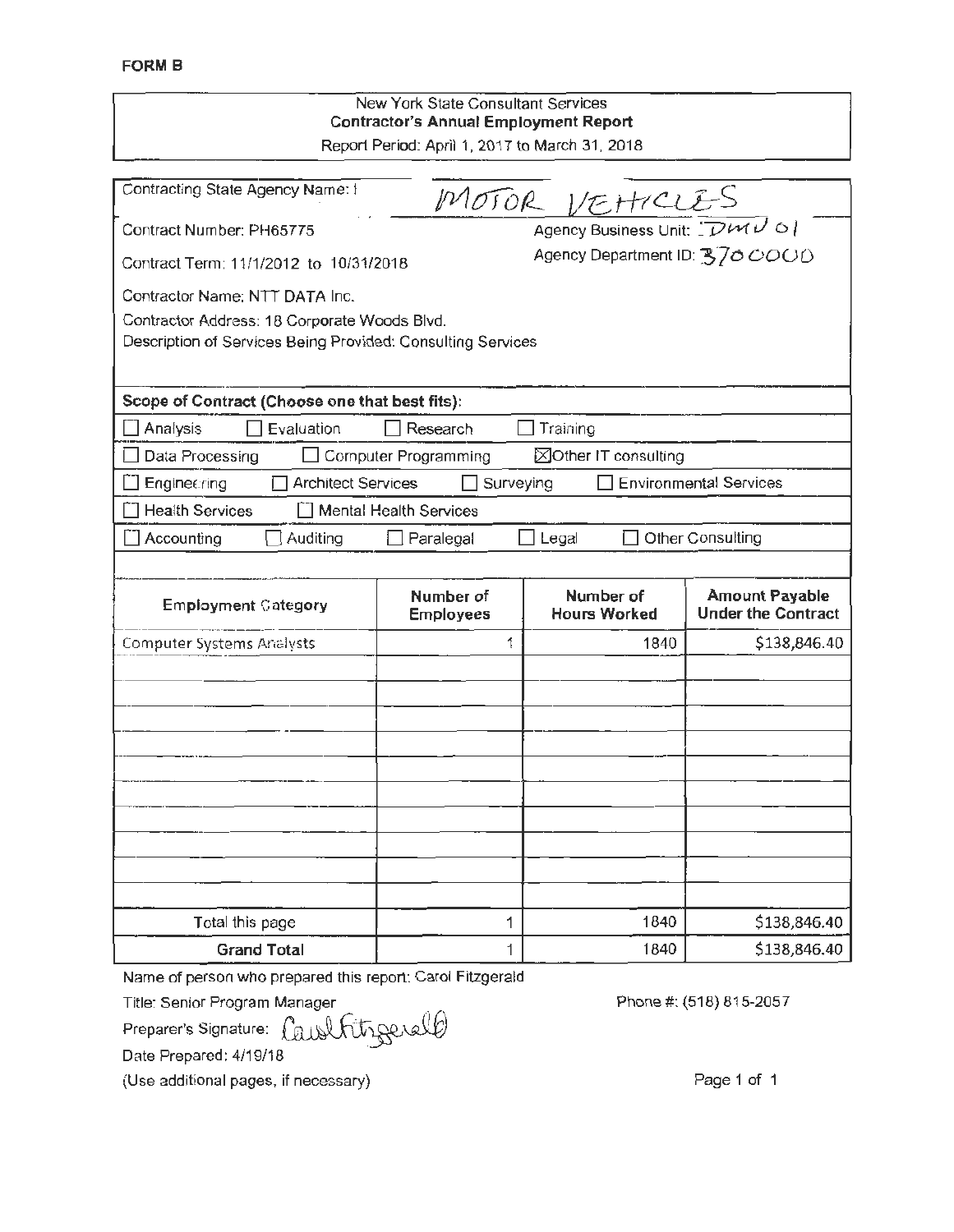| <b>New York State Consultant Services</b><br><b>Contractor's Annual Employment Report</b><br>Report Period: April 1, 2017 to March 31, 2018                                                                                                                                                                                                                                                                                                                                      |                  |                      |                                                    |  |
|----------------------------------------------------------------------------------------------------------------------------------------------------------------------------------------------------------------------------------------------------------------------------------------------------------------------------------------------------------------------------------------------------------------------------------------------------------------------------------|------------------|----------------------|----------------------------------------------------|--|
| Contracting State Agency Name: NY Department of Motor Vehicle<br>Contract Number: PH65776<br><b>Agency Business Unit:</b><br>Contract Term: 11/01/2012 to 10/31/2018<br>Agency Department ID: 3 TOOCCO<br>Contractor Name: Knowledge Builders Inc.<br>Contractor Address: 1977 Western Avenue; Ste #1; Albany, NY - 12203<br>Description of Services Being Provided: Technical Architect                                                                                         |                  |                      |                                                    |  |
| Scope of Contract (Choose one that best fits):<br>$\boxtimes$ Evaluation<br>Research<br>Training<br>$\boxtimes$ Analysis<br>$\boxtimes$ Data Processing<br>$\boxtimes$ Computer Programming<br>$\Box$ Other IT consulting<br>$\Box$ Surveying<br><b>Environmental Services</b><br>$\Box$ Engineering<br>□ Architect Services<br>$\Box$ Health Services<br>Mental Health Services<br>$\Box$ Legal<br>Other Consulting<br>$\Box$ Auditing<br>$\Box$ Paralegal<br>$\Box$ Accounting |                  |                      |                                                    |  |
|                                                                                                                                                                                                                                                                                                                                                                                                                                                                                  | Number of        | Number of            |                                                    |  |
| <b>Employment Category</b>                                                                                                                                                                                                                                                                                                                                                                                                                                                       | <b>Employees</b> | <b>Hours Worked</b>  | <b>Amount Payable</b><br><b>Under the Contract</b> |  |
| 15-1199.02                                                                                                                                                                                                                                                                                                                                                                                                                                                                       | 1                | 1,868.00             | \$130,629.24                                       |  |
|                                                                                                                                                                                                                                                                                                                                                                                                                                                                                  | 0.00             | 0.00                 | \$0.00                                             |  |
|                                                                                                                                                                                                                                                                                                                                                                                                                                                                                  | 0.00             | 0.00                 | \$0.00                                             |  |
|                                                                                                                                                                                                                                                                                                                                                                                                                                                                                  | 0.00             | 0.00                 | \$0.00                                             |  |
|                                                                                                                                                                                                                                                                                                                                                                                                                                                                                  | 0.00             | 0.00                 | \$0.00                                             |  |
|                                                                                                                                                                                                                                                                                                                                                                                                                                                                                  | 0.00             | 0.00                 | \$0.00                                             |  |
|                                                                                                                                                                                                                                                                                                                                                                                                                                                                                  | 0.00             | 0.00                 | \$0.00                                             |  |
|                                                                                                                                                                                                                                                                                                                                                                                                                                                                                  | 0.00             | 0.00                 | \$0.00                                             |  |
|                                                                                                                                                                                                                                                                                                                                                                                                                                                                                  | 0.00             | 0.00                 | \$0.00                                             |  |
|                                                                                                                                                                                                                                                                                                                                                                                                                                                                                  | 0.00             | 0.00                 | \$0.00                                             |  |
|                                                                                                                                                                                                                                                                                                                                                                                                                                                                                  | 0.00             | 0.00                 | \$0.00                                             |  |
|                                                                                                                                                                                                                                                                                                                                                                                                                                                                                  | 0.00             | 0.00                 | \$0.00                                             |  |
|                                                                                                                                                                                                                                                                                                                                                                                                                                                                                  | 0.00             | 0.00                 | \$0.00                                             |  |
| <b>Total this Page</b><br><b>Grand Total</b>                                                                                                                                                                                                                                                                                                                                                                                                                                     | 1<br>1           | 1,868.00<br>1,868.00 | \$130,629.24<br>\$130,629.24                       |  |

Name of person who prepared this report: Sanjay Kapalli

Title: Executive Vice President

Phone#: 518-810-7478

Klemjary

Preparer's Signature: \_\_\_\_\_\_\_\_\_ \_\_\_\_\_\_\_\_\_\_\_\_

Date Prepared: 04/18/2018

(Use additional pages, if necessary)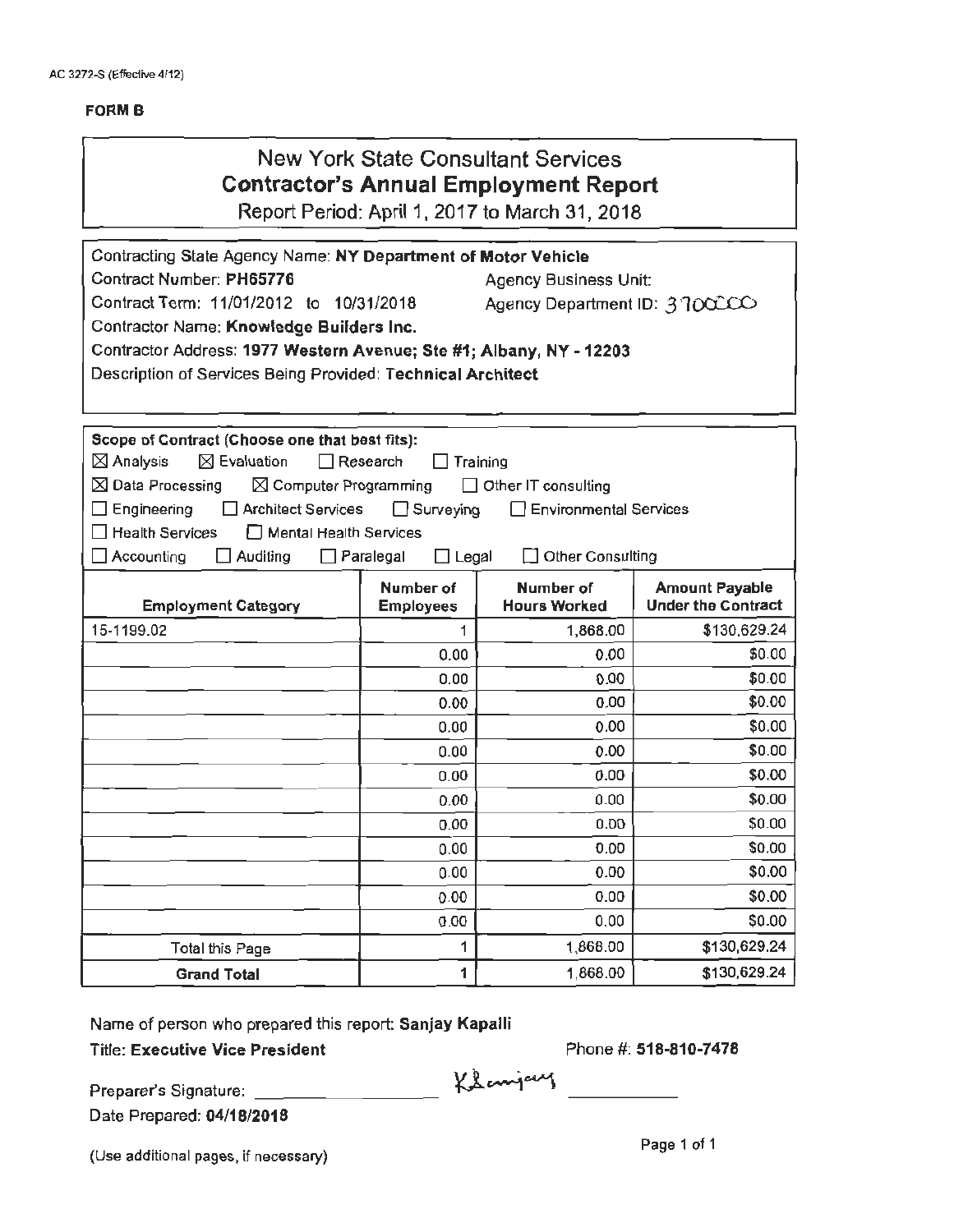| New York State Consultant Services<br><b>Contractor's Annual Employment Report</b><br>Report Period: April 1, 2017 to March 31, 2018<br>Contracting State Agency Name: ITS/Department of Motor Vehicle<br>Contract Number: PH65780<br>Agency Business Unit: DMV01<br>Contract Term: 11/1/2012 to 10/31/18<br>Agency Department ID:<br>Contractor Name: MVP Consulting Plus, Inc.<br>Contractor Address: 435 New Karner Road Albany, NY 12205<br>Description of Services Being Provided: Computer Consulting (Various)<br>Scope of Contract (Choose one that best fits):<br>$\Box$ Analysis<br>$\Box$ Evaluation<br>$\Box$ Research<br>Training<br>□ Data Processing<br>$\boxtimes$ Other IT consulting<br>□ Computer Programming<br>$\square$ Engineering<br>Architect Services<br>$\Box$ Surveying<br>Environmental Services<br>$\Box$ Health Services<br>$\Box$ Mental Health Services<br>$\Box$ Accounting<br>Other Consulting<br>Auditing<br>$\Box$ Paralegal<br>$\Box$ Legal<br>Number of<br>Number of<br>Hours Worked<br><b>Employment Category</b><br><b>Employees</b><br>15-1131.00 Federal<br>1.00<br>808.00<br>15-1199.09 Federal<br>1.00<br>1,995.00<br>0.00<br>0.00<br>0.00<br>0.00 |      |      |                                             |
|-------------------------------------------------------------------------------------------------------------------------------------------------------------------------------------------------------------------------------------------------------------------------------------------------------------------------------------------------------------------------------------------------------------------------------------------------------------------------------------------------------------------------------------------------------------------------------------------------------------------------------------------------------------------------------------------------------------------------------------------------------------------------------------------------------------------------------------------------------------------------------------------------------------------------------------------------------------------------------------------------------------------------------------------------------------------------------------------------------------------------------------------------------------------------------------------------|------|------|---------------------------------------------|
|                                                                                                                                                                                                                                                                                                                                                                                                                                                                                                                                                                                                                                                                                                                                                                                                                                                                                                                                                                                                                                                                                                                                                                                                 |      |      |                                             |
|                                                                                                                                                                                                                                                                                                                                                                                                                                                                                                                                                                                                                                                                                                                                                                                                                                                                                                                                                                                                                                                                                                                                                                                                 |      |      | 3700000                                     |
|                                                                                                                                                                                                                                                                                                                                                                                                                                                                                                                                                                                                                                                                                                                                                                                                                                                                                                                                                                                                                                                                                                                                                                                                 |      |      |                                             |
|                                                                                                                                                                                                                                                                                                                                                                                                                                                                                                                                                                                                                                                                                                                                                                                                                                                                                                                                                                                                                                                                                                                                                                                                 |      |      | Amount Payable<br><b>Under the Contract</b> |
|                                                                                                                                                                                                                                                                                                                                                                                                                                                                                                                                                                                                                                                                                                                                                                                                                                                                                                                                                                                                                                                                                                                                                                                                 |      |      | \$54,039.04                                 |
|                                                                                                                                                                                                                                                                                                                                                                                                                                                                                                                                                                                                                                                                                                                                                                                                                                                                                                                                                                                                                                                                                                                                                                                                 |      |      | \$162,751.20                                |
|                                                                                                                                                                                                                                                                                                                                                                                                                                                                                                                                                                                                                                                                                                                                                                                                                                                                                                                                                                                                                                                                                                                                                                                                 |      |      | \$0.00                                      |
|                                                                                                                                                                                                                                                                                                                                                                                                                                                                                                                                                                                                                                                                                                                                                                                                                                                                                                                                                                                                                                                                                                                                                                                                 |      |      | \$0.00                                      |
|                                                                                                                                                                                                                                                                                                                                                                                                                                                                                                                                                                                                                                                                                                                                                                                                                                                                                                                                                                                                                                                                                                                                                                                                 | 0.00 | 0.00 | \$0.00                                      |
| 0.00<br>0.00                                                                                                                                                                                                                                                                                                                                                                                                                                                                                                                                                                                                                                                                                                                                                                                                                                                                                                                                                                                                                                                                                                                                                                                    |      |      | \$0.00                                      |
| 0.00<br>0.00                                                                                                                                                                                                                                                                                                                                                                                                                                                                                                                                                                                                                                                                                                                                                                                                                                                                                                                                                                                                                                                                                                                                                                                    |      |      | \$0.00                                      |
| 0.00<br>0.00                                                                                                                                                                                                                                                                                                                                                                                                                                                                                                                                                                                                                                                                                                                                                                                                                                                                                                                                                                                                                                                                                                                                                                                    |      |      | \$0.00                                      |
| 0.00<br>0.00                                                                                                                                                                                                                                                                                                                                                                                                                                                                                                                                                                                                                                                                                                                                                                                                                                                                                                                                                                                                                                                                                                                                                                                    |      |      | \$0.00                                      |
| 0.00<br>0.00                                                                                                                                                                                                                                                                                                                                                                                                                                                                                                                                                                                                                                                                                                                                                                                                                                                                                                                                                                                                                                                                                                                                                                                    |      |      | \$0.00                                      |
| 0.00<br>0.00                                                                                                                                                                                                                                                                                                                                                                                                                                                                                                                                                                                                                                                                                                                                                                                                                                                                                                                                                                                                                                                                                                                                                                                    |      |      | \$0.00                                      |
| 0.00<br>0.00                                                                                                                                                                                                                                                                                                                                                                                                                                                                                                                                                                                                                                                                                                                                                                                                                                                                                                                                                                                                                                                                                                                                                                                    |      |      | \$0.00                                      |
| 0.00<br>0.00                                                                                                                                                                                                                                                                                                                                                                                                                                                                                                                                                                                                                                                                                                                                                                                                                                                                                                                                                                                                                                                                                                                                                                                    |      |      | \$0.00                                      |
| \$216,790.24<br>2,803.00<br>2.00<br>Total this Page                                                                                                                                                                                                                                                                                                                                                                                                                                                                                                                                                                                                                                                                                                                                                                                                                                                                                                                                                                                                                                                                                                                                             |      |      |                                             |
| \$216,790.24<br>2,803<br>2.00<br>Grand Total                                                                                                                                                                                                                                                                                                                                                                                                                                                                                                                                                                                                                                                                                                                                                                                                                                                                                                                                                                                                                                                                                                                                                    |      |      |                                             |

Name of person who prepared this report: llakumari N. Patel

Title: CEO CFO **Phone** #: 518-218-1700

Preparer's Signature: <u>IN *Parte*</u>

Date Prepared: 4/16/2018

(Use additional pages, if necessary) example that the extra page 1 of 1 and 1 and 1 and 1 and 1 and 1 and 1 and 1 and 1 and 1 and 1 and 1 and 1 and 1 and 1 and 1 and 1 and 1 and 1 and 1 and 1 and 1 and 1 and 1 and 1 and 1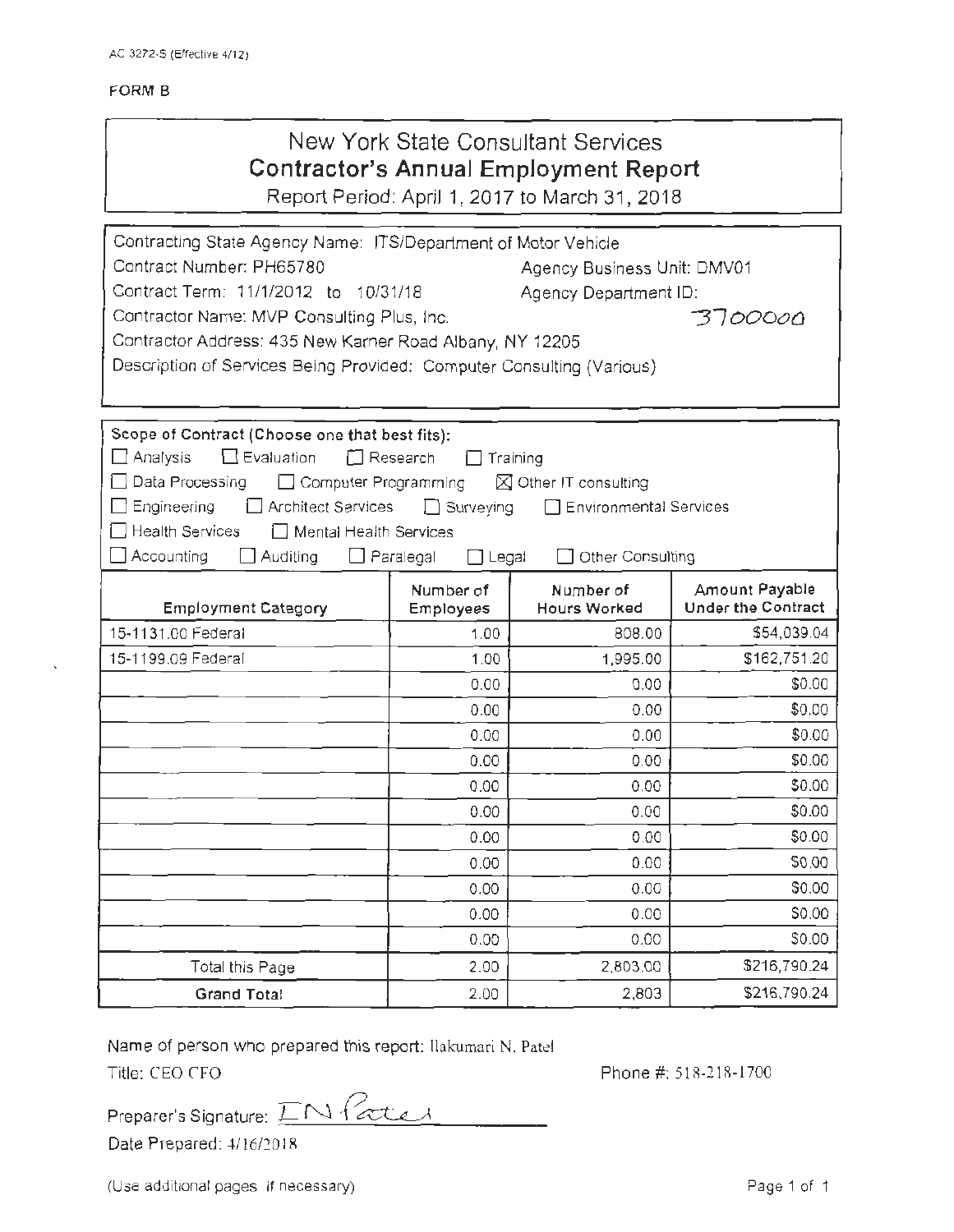#### FORM 8

#### New York State Consultant Services Contractor's Annual Employment Report Report Period: April 1, 2017 to March 31, 2018

| Contracting State Agency Name: NYS DMV                                                                                                    |                                            |  |  |  |
|-------------------------------------------------------------------------------------------------------------------------------------------|--------------------------------------------|--|--|--|
| Contract Number: PN 265AD                                                                                                                 | Agency Business Unit:                      |  |  |  |
|                                                                                                                                           | Agency Department ID: ろアのOOC               |  |  |  |
| Contract Term: $\frac{8}{21}$ /17 to $\frac{7}{31}$ /18                                                                                   |                                            |  |  |  |
| Contractor Name: New York State Technology Enterprise Corporation (NYSTEC)<br>Contractor Address: 500 Avery Lane, Suite A, Rome, NY 13441 |                                            |  |  |  |
| Description of Services Being Provided:                                                                                                   |                                            |  |  |  |
| $M$ odernization $R$ fp Development Support                                                                                               |                                            |  |  |  |
| Scope of Contract (Choose one that best fits):                                                                                            |                                            |  |  |  |
| Analysis<br>Evaluation<br>Research                                                                                                        | Training                                   |  |  |  |
| Data Processing<br>$\boxtimes$ Other IT consulting<br>Computer Programming                                                                |                                            |  |  |  |
| $\Box$ Engineering<br><b>Architect Services</b>                                                                                           | <b>Environmental Services</b><br>Surveying |  |  |  |
| $\Box$ Health Services<br>Mental Health Services                                                                                          |                                            |  |  |  |
| Accounting<br>Auditing<br>Paralegal                                                                                                       | Other Consulting<br>Legal                  |  |  |  |

| <b>Employment Category</b>                                                                                     | Number of<br><b>Employees</b> | Number of hours to be<br>worked | <b>Amount Payable Under</b><br>the Contract |  |
|----------------------------------------------------------------------------------------------------------------|-------------------------------|---------------------------------|---------------------------------------------|--|
| 11-3021.00 Computer and<br>Information Systems Manager                                                         |                               | 516.5                           | \$101, 118.84                               |  |
|                                                                                                                |                               |                                 |                                             |  |
| Total this page                                                                                                | Z                             | 516.5                           | \$101,118.84                                |  |
| <b>Grand Total</b>                                                                                             | Z                             | 516.5                           | \$101,118.84                                |  |
| Name of person who prepared this report: Michael J. Tallman                                                    |                               |                                 |                                             |  |
| Phone #: 315-334-7843<br><b>Title: Contracts Administrator</b><br>mtallman@nystec.com<br>Preparer's Signature: |                               |                                 |                                             |  |

Prepared this report: Michael J. Tallman<br>
inistrator<br>
: Michal J Lullwar

Date Prepared: 5/8/2018 (Use additional pages, if necessary)

 $T$  $40612$ 

Page 1 of 1